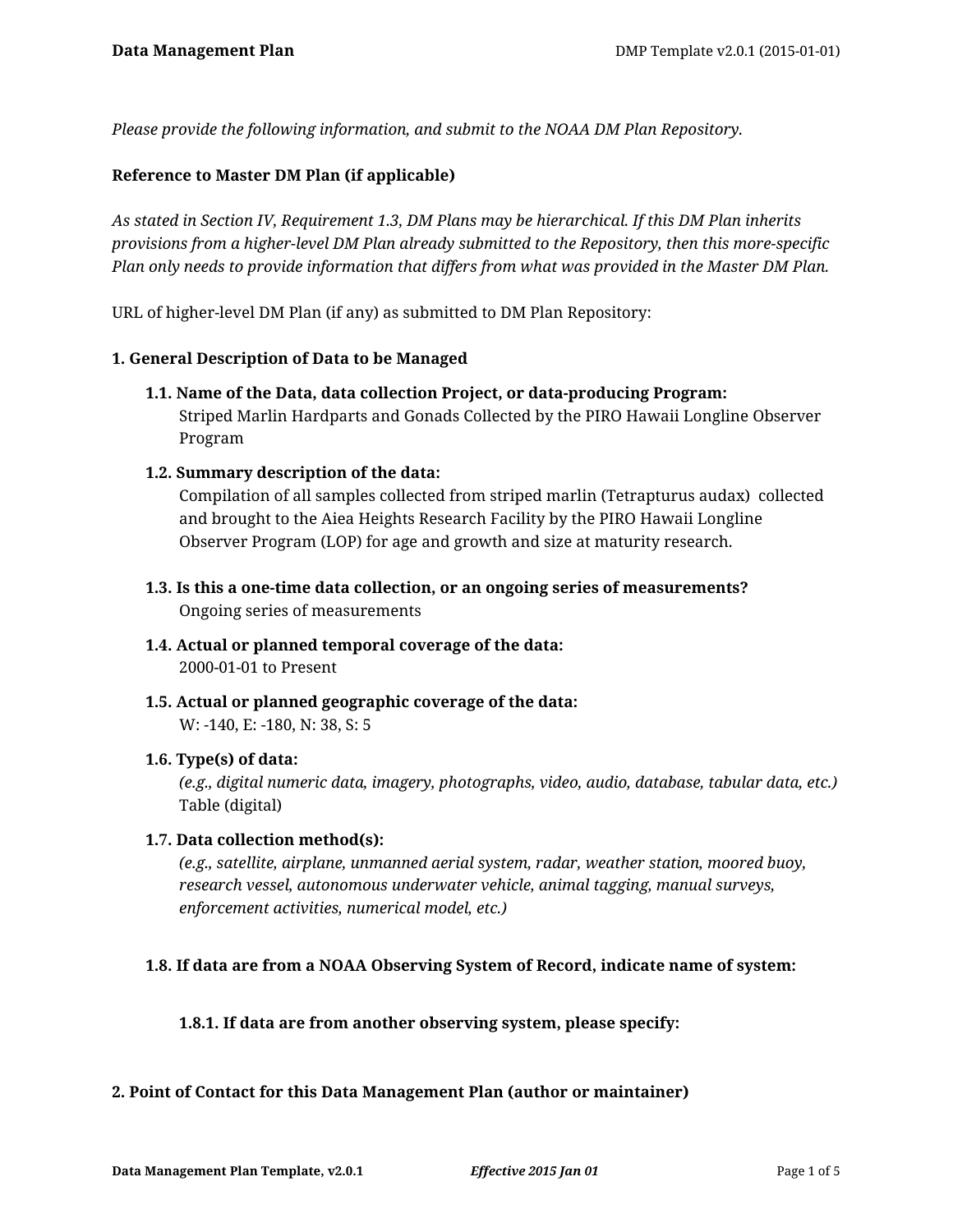**2.1. Name:**

Joseph M O'Malley

- **2.2. Title:** Metadata Contact
- **2.3. Affiliation or facility:**
- **2.4. E-mail address:** joseph.omalley@noaa.gov
- **2.5. Phone number:**

(808)725-5741

## **3. Responsible Party for Data Management**

*Program Managers, or their designee, shall be responsible for assuring the proper management of the data produced by their Program. Please indicate the responsible party below.*

**3.1. Name:**

Joseph M O'Malley

**3.2. Title:** Data Steward

## **4. Resources**

*Programs must identify resources within their own budget for managing the data they produce.*

**4.1. Have resources for management of these data been identified?**

Yes

# **4.2. Approximate percentage of the budget for these data devoted to data management ( specify percentage or "unknown"):**

Unknown

# **5. Data Lineage and Quality**

*NOAA has issued Information Quality Guidelines for ensuring and maximizing the quality, objectivity, utility, and integrity of information which it disseminates.*

## **5.1. Processing workflow of the data from collection or acquisition to making it publicly accessible**

*(describe or provide URL of description):*

Lineage Statement:

Data was collected in the field by longline observers; PIFSC staff processed and analyzed all specimens, and entered data in table format into electronic spreadsheets.

**5.1.1. If data at different stages of the workflow, or products derived from these data, are subject to a separate data management plan, provide reference to other plan:**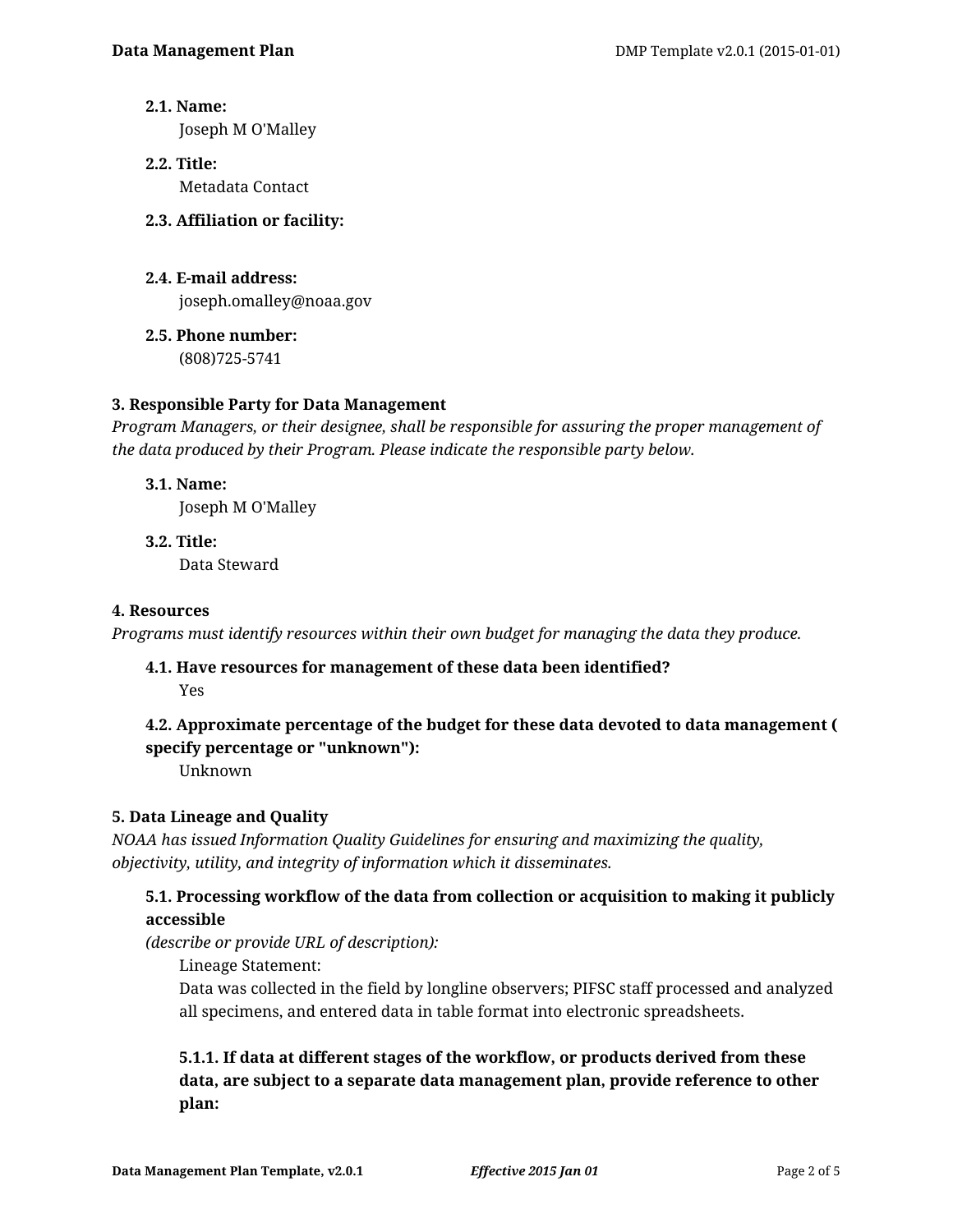**5.2. Quality control procedures employed (describe or provide URL of description):** QC review prior to data entry. Further QC after data entry.

## **6. Data Documentation**

*The EDMC Data Documentation Procedural Directive requires that NOAA data be well documented, specifies the use of ISO 19115 and related standards for documentation of new data, and provides links to resources and tools for metadata creation and validation.*

**6.1. Does metadata comply with EDMC Data Documentation directive?** No

- **6.1.1. If metadata are non-existent or non-compliant, please explain:** Missing/invalid information:
	- 1.7. Data collection method(s)
- **6.2. Name of organization or facility providing metadata hosting:** NMFS Office of Science and Technology

## **6.2.1. If service is needed for metadata hosting, please indicate:**

## **6.3. URL of metadata folder or data catalog, if known:**

https://www.fisheries.noaa.gov/inport/item/11760

## **6.4. Process for producing and maintaining metadata**

*(describe or provide URL of description):*

Metadata produced and maintained in accordance with the NOAA Data Documentation Procedural Directive: https://nosc.noaa.gov/EDMC/DAARWG/docs/EDMC\_PD-Data\_Documentation\_v1.pdf

## **7. Data Access**

*NAO 212-15 states that access to environmental data may only be restricted when distribution is explicitly limited by law, regulation, policy (such as those applicable to personally identifiable information or protected critical infrastructure information or proprietary trade information) or by security requirements. The EDMC Data Access Procedural Directive contains specific guidance, recommends the use of open-standard, interoperable, non-proprietary web services, provides information about resources and tools to enable data access, and includes a Waiver to be submitted to justify any approach other than full, unrestricted public access.*

# **7.1. Do these data comply with the Data Access directive?**

Yes

**7.1.1. If the data are not to be made available to the public at all, or with limitations, has a Waiver (Appendix A of Data Access directive) been filed?**

**7.1.2. If there are limitations to public data access, describe how data are protected**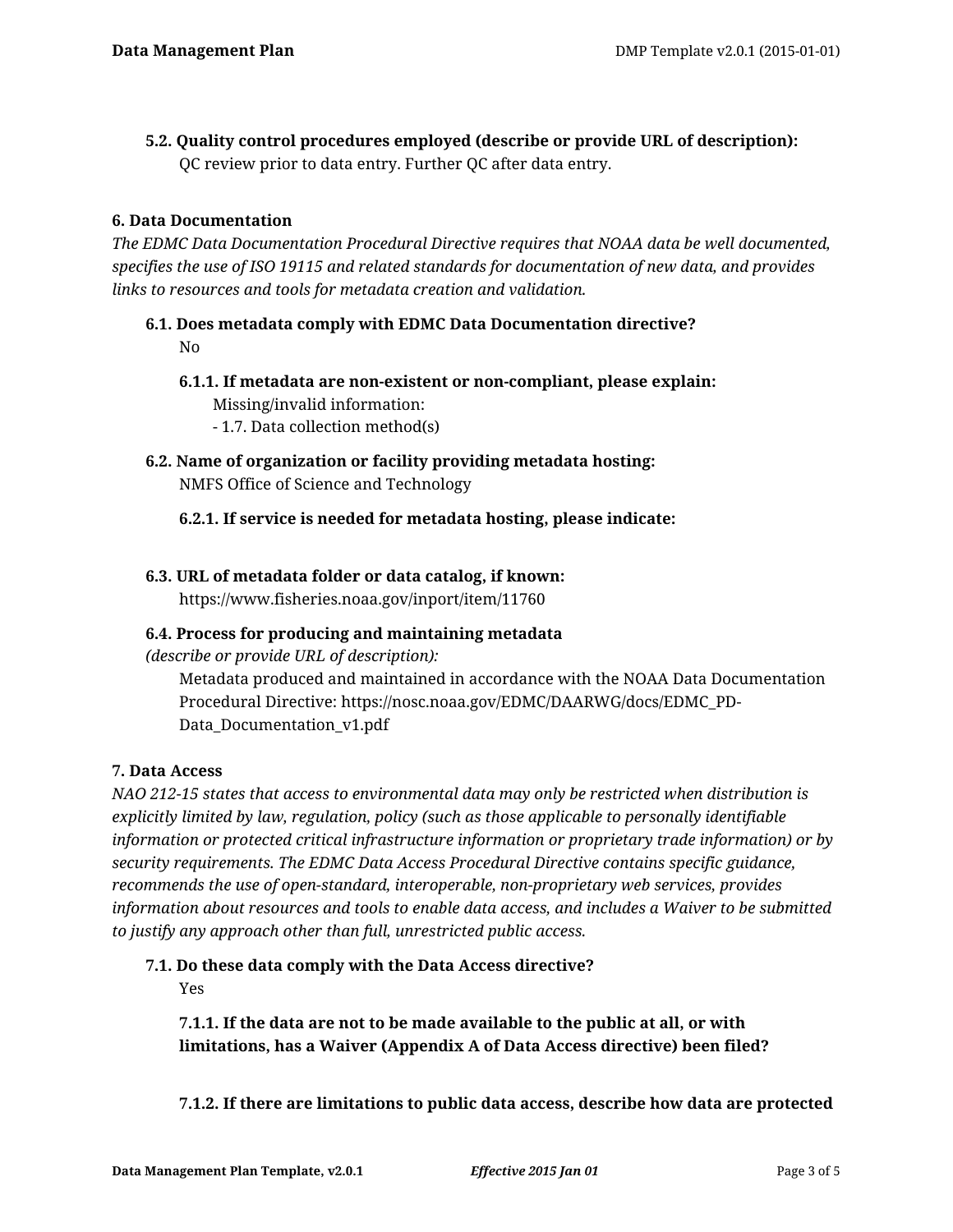### **from unauthorized access or disclosure:**

**7.2. Name of organization of facility providing data access:** Pacific Islands Fisheries Science Center (PIFSC)

### **7.2.1. If data hosting service is needed, please indicate:**

**7.2.2. URL of data access service, if known:**

#### **7.3. Data access methods or services offered:**

Send written request to PIFSC and get approval by the PIFSC data owner.

**7.4. Approximate delay between data collection and dissemination:** 1 Year

**7.4.1. If delay is longer than latency of automated processing, indicate under what authority data access is delayed:**

### **8. Data Preservation and Protection**

*The NOAA Procedure for Scientific Records Appraisal and Archive Approval describes how to identify, appraise and decide what scientific records are to be preserved in a NOAA archive.*

### **8.1. Actual or planned long-term data archive location:**

*(Specify NCEI-MD, NCEI-CO, NCEI-NC, NCEI-MS, World Data Center (WDC) facility, Other, To Be Determined, Unable to Archive, or No Archiving Intended)* NCEI\_MD

- **8.1.1. If World Data Center or Other, specify:**
- **8.1.2. If To Be Determined, Unable to Archive or No Archiving Intended, explain:**
- **8.2. Data storage facility prior to being sent to an archive facility (if any):**

Pacific Islands Fisheries Science Center - Honolulu, HI

The Life History Program has relocated to the Honolulu IRC facility on Ford Island hence; most data sets are stored there.

**8.3. Approximate delay between data collection and submission to an archive facility:** 1 Year

# **8.4. How will the data be protected from accidental or malicious modification or deletion prior to receipt by the archive?**

*Discuss data back-up, disaster recovery/contingency planning, and off-site data storage relevant to the data collection*